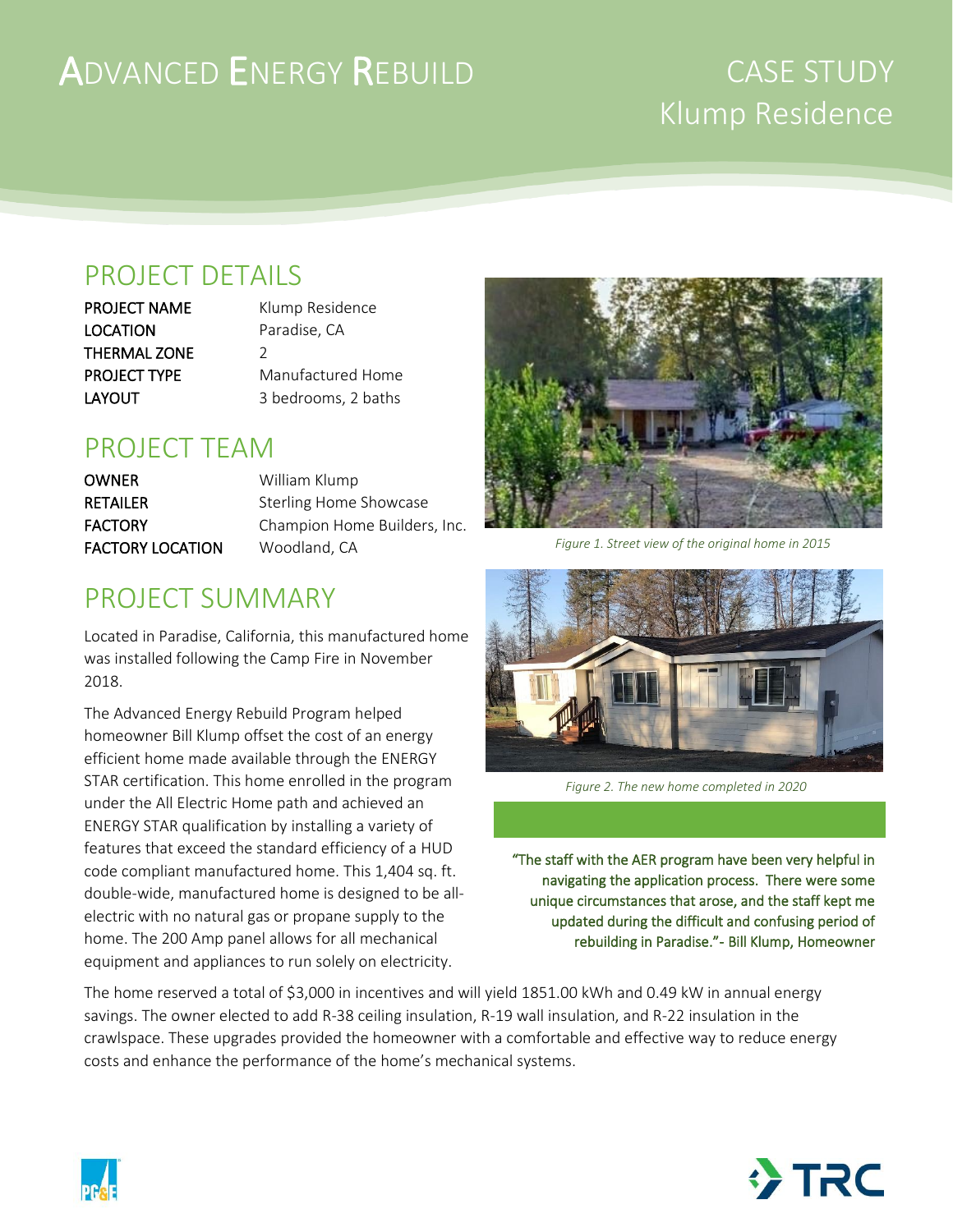## *Energy efficiency translates to better living for you.*



Lower Energy Bills Pay less and save more.



ensure comfort.



Healthier Air Better air quality through reduction in toxic substances and safe temperature levels.



No Nuisances: Less maintenance, repairs, noise, and odors.



A Better California Lower your carbon footprint, for a better California.

#### ENERGY MEASURES IMPLEMENTED



This diagram does not reflect an actual apartment at this property and only depicts the energy efficiency measures implemented.